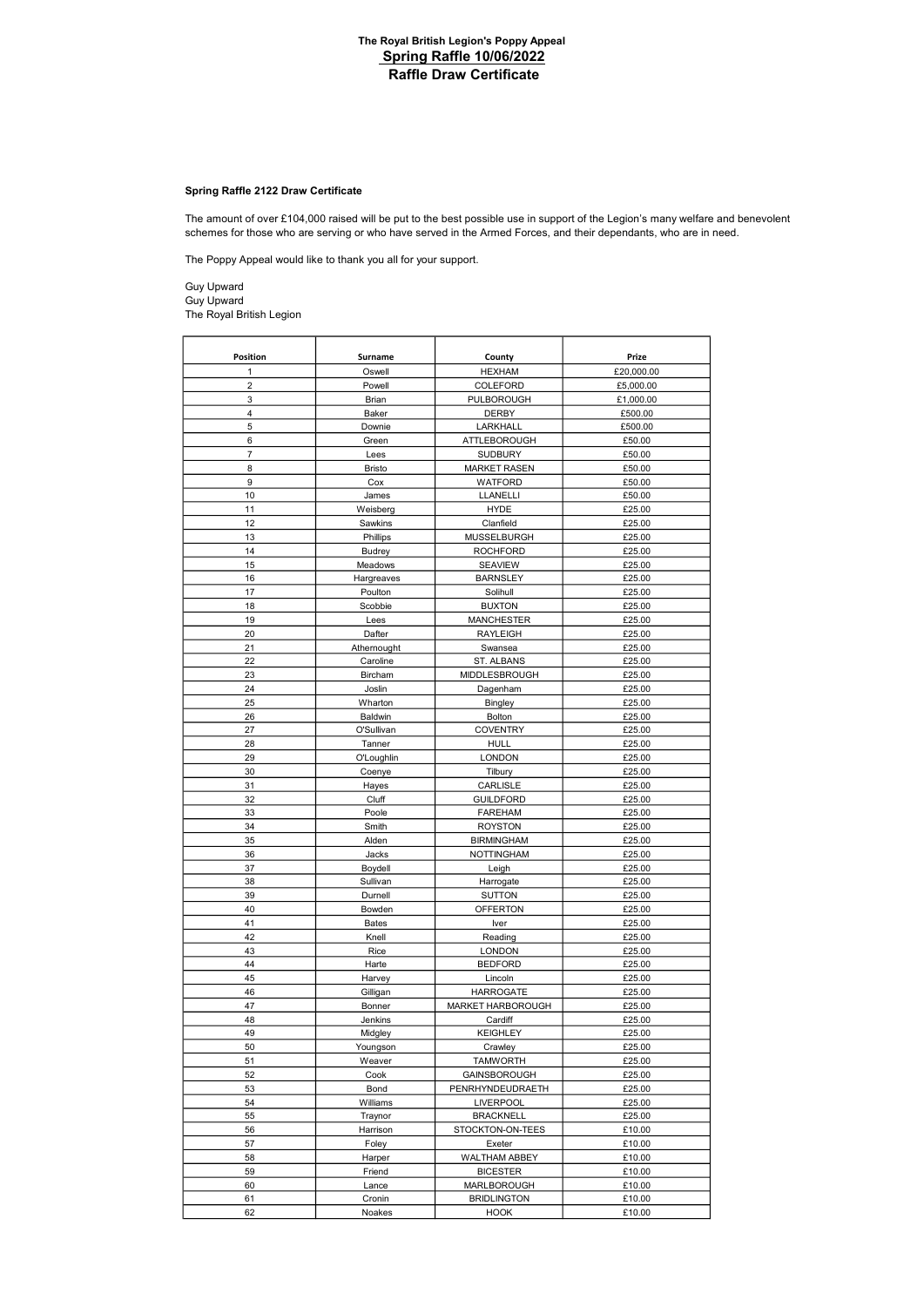| 63         | Burghardt             | <b>SURBITON</b>                      | £10.00           |
|------------|-----------------------|--------------------------------------|------------------|
| 64         | Moffat                | MIDDLESBROUGH                        | £10.00           |
| 65         | Parker-Collinshaw     | SOUTHAMPTON                          | £10.00           |
| 66         | Differ                | WEDNESBURY                           | £10.00           |
| 67         | Milledsted            | TROWBRIDGE                           | £10.00           |
| 68         | Redfern               | Sheffield                            | £10.00           |
| 69         | Hall                  | <b>GALASHIELS</b>                    | £10.00           |
| 70         | Gibbs                 | CHELTENHAM                           | £10.00           |
| 71         | Mott                  | BURY ST. EDMUNDS                     | £10.00           |
| 72         | <b>Bridge</b>         | Southport                            | £10.00           |
| 73         | Shufflebotham         | <b>BOLTON</b>                        | £10.00           |
| 74         | barnfather            | mansfield                            | £10.00           |
| 75         | Fogarty               | <b>MANCHESTER</b>                    | £10.00           |
| 76         | Wood                  | CINDERFORD                           | £10.00           |
| 77         | Skelly                | ST. ALBANS                           | £10.00           |
| 78         | Verrall               | <b>DORCHESTER</b>                    | £10.00           |
| 79         | Low                   | LUTTERWORTH                          | £10.00           |
| 80         | Gorham                | <b>NORTHWOOD</b>                     | £10.00           |
| 81         | Roe                   | Fleet                                | £10.00           |
| 82         | Wain                  | Swadlincote                          | £10.00           |
| 83         | Reynolds              | <b>ADDLESTONE</b>                    | £10.00           |
| 84         | <b>Bullers</b>        | Batley                               | £10.00           |
| 85         | Severs                | <b>BRISTOL</b>                       | £10.00           |
| 86         | Clark                 | Huddersfield                         | £10.00           |
| 87         | beare                 | Chorley                              | £10.00           |
| 88         | Stone                 | WISBECH                              | £10.00           |
| 89<br>90   | Cann                  | <b>DINAS POWYS</b><br><b>RUNCORN</b> | £10.00<br>£10.00 |
|            | Pinnington            |                                      |                  |
| 91<br>92   | Driver                | WAKEFIELD                            | £10.00           |
| 93         | Scopes                | <b>BROADSTONE</b>                    | £10.00<br>£10.00 |
| 94         | Wadman<br>Highman     | LITTLEHAMPTON<br><b>GOSPORT</b>      | £10.00           |
| 95         | Lancaster             | Birmingham                           | £10.00           |
| 96         | Owens                 | <b>BRIXHAM</b>                       | £10.00           |
| 97         | McHale                | Durham                               | £10.00           |
| 98         | Sheret                | <b>HORLEY</b>                        | £10.00           |
| 99         | Price                 | STOKE-ON-TRENT                       | £10.00           |
| 100        | Ellis                 | SOUTHAMPTON                          | £10.00           |
| 101        | Morriss               | <b>HERTFORD</b>                      | £10.00           |
| 102        | Drage                 | WEMBLEY                              | £10.00           |
| 103        | Pound                 | <b>LONDON</b>                        | £10.00           |
| 104        | Rowland               | WOODHALL SPA                         | £10.00           |
| 105        | Bessel                | PLYMOUTH                             | £10.00           |
| 106        | Lee                   | PORTSMOUTH                           | £10.00           |
| 107        | Rooley                | CHELTENHAM                           | £10.00           |
| 108        | Davidson              | <b>HOCKLEY</b>                       | £10.00           |
| 109        | Walsh                 | ST. HELENS                           | £10.00           |
| 110        | Crouch                | <b>BALDOCK</b>                       | £10.00           |
| 111        | Badham                | Worcester                            | £10.00           |
| 112        | Dunn                  | <b>BRIGHTON</b>                      | £10.00           |
| 113        | Holland               | MAIDENHEAD                           | £10.00           |
| 114        | Marsh                 | BARROW-IN-FURNESS                    | £10.00           |
| 115        | Crewe                 | <b>CHEPSTOW</b>                      | £10.00           |
| 116        | Rock                  | Martock                              | £10.00           |
| 117        | Shipley               | ABERDEEN                             | £10.00           |
| 118        | Watson                | <b>LONDON</b>                        | £10.00           |
| 119        | Rentell               | <b>BRACKNELL</b>                     | £10.00           |
| 120        | Barker                | Pudsey                               | £10.00           |
| 121        | Cobbold               | LETCHWORTH GARDEN CITY               | £10.00           |
| 122        | Carlile               | Swindon                              | £10.00           |
| 123        | Long                  | <b>PETERLEE</b>                      | £10.00           |
| 124        | Harris                | PETERBOROUGH                         | £10.00           |
| 125        | Daly                  | <b>PETERBOROUGH</b>                  | £10.00           |
| 126        | Taylor                | Birmingham                           | £10.00           |
| 127        | Robinson              | <b>BIRMINGHAM</b>                    | £10.00           |
| 128        | Petherbridge          | SOUTHEND-ON-SEA                      | £10.00           |
| 129        | Shipley               | ABERDEEN                             | £10.00           |
| 130        | Bryan                 | Birmingham                           | £10.00           |
| 131        | Carder                | CAMBRIDGE                            | £10.00           |
| 132        | Charlwood             | <b>NEW MALDEN</b>                    | £10.00           |
| 133        | Farmer                | <b>HORNSEA</b>                       | £10.00           |
| 134        | Eastwood              | watford                              | £10.00           |
| 135        | Mr J Muir             | <b>STOCKPORT</b>                     | £10.00           |
| 136        | Bimpson               | <b>HESSLE</b>                        | £10.00           |
| 137        | Leigh                 | PLYMOUTH                             | £10.00           |
| 138<br>139 | Wigglesworth<br>Jones | MACCLESFIELD                         | £10.00           |
| 140        |                       | <b>HARLOW</b>                        | £10.00           |
|            | Hammond               | Beccles                              | £10.00           |
| 141        | Thornton              | Wincanton                            | £10.00           |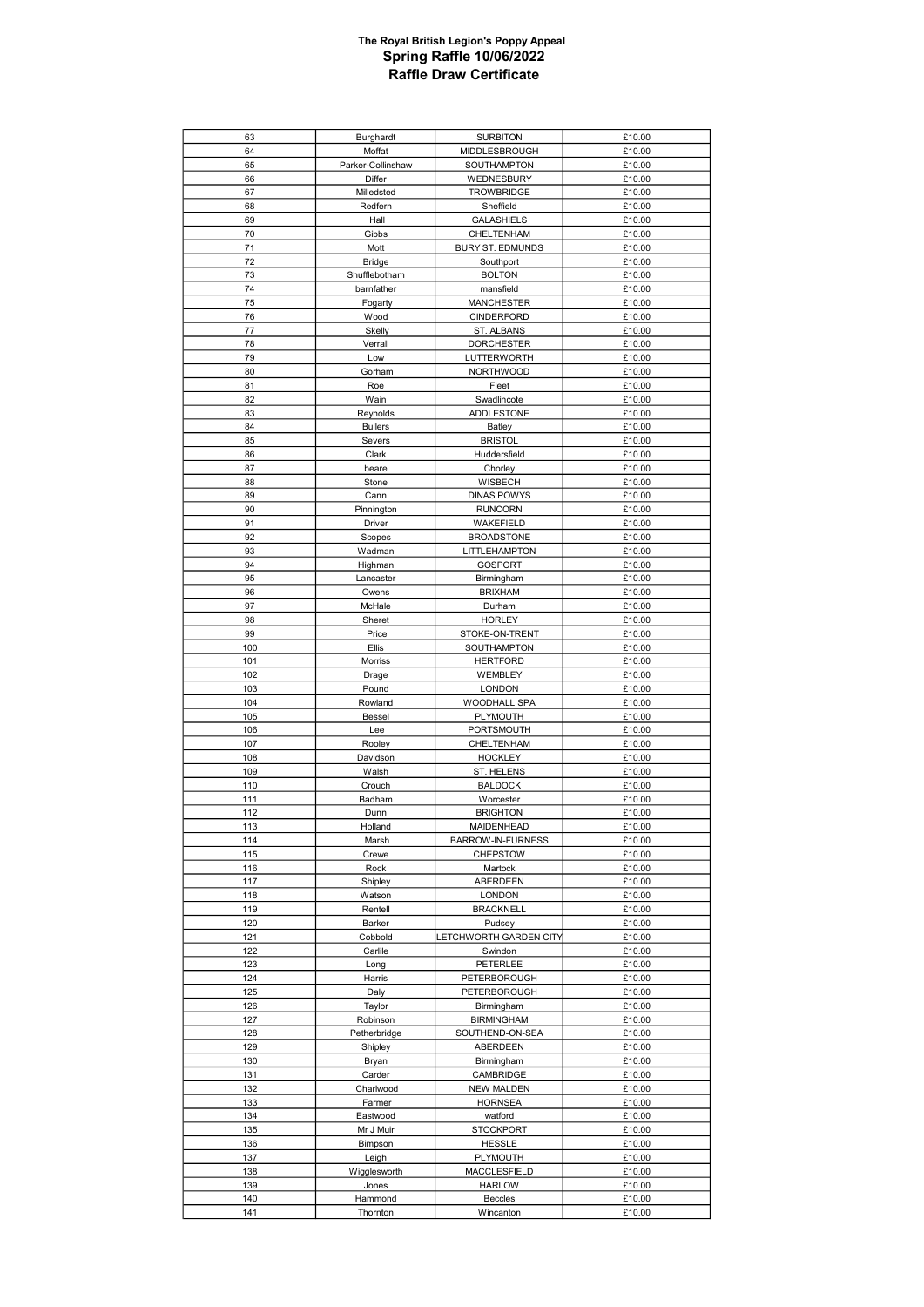| 142 | Young                     | <b>CHATTERIS</b>     | £10.00 |
|-----|---------------------------|----------------------|--------|
| 143 | Atkinson                  | London               | £10.00 |
| 144 | Kirby                     | <b>RIPON</b>         | £10.00 |
|     |                           | <b>JARROW</b>        |        |
| 145 | Coates                    |                      | £10.00 |
| 146 | Hill                      | Derby                | £10.00 |
| 147 | McKie                     | <b>FARNBOROUGH</b>   | £10.00 |
| 148 | Lawrence                  | <b>MEDWAY</b>        | £10.00 |
| 149 | Clarke                    | Canvey Island        | £10.00 |
| 150 | Marshall                  | STOCKTON-ON-TEES     | £10.00 |
| 151 | Macleod                   | <b>KNUTSFORD</b>     | £10.00 |
| 152 | Cross                     | <b>STONEHOUSE</b>    | £10.00 |
|     |                           |                      |        |
| 153 | Bullen                    | <b>SITTINGBOURNE</b> | £10.00 |
| 154 | Hughes                    | Worcester            | £10.00 |
| 155 | Middleton                 | <b>HULL</b>          | £10.00 |
| 156 | M Brown                   | WARE                 | £10.00 |
| 157 | Smith                     | Stockton-on-Tees     | £10.00 |
| 158 | Moss                      | <b>HIGH WYCOMBE</b>  | £10.00 |
| 159 | Halliwell                 | Wigan                | £10.00 |
| 160 | Lee                       | <b>NELSON</b>        | £10.00 |
| 161 | nmander J R Cramp VRD RNI | <b>BRUTON</b>        | £10.00 |
|     |                           |                      |        |
| 162 | Dougill                   | NEWCASTLE UPON TYNE  | £10.00 |
| 163 | Birch                     | <b>BRAINTREE</b>     | £10.00 |
| 164 | Jones                     | <b>READING</b>       | £10.00 |
| 165 | King                      | London               | £10.00 |
| 166 | Fitzwater                 | <b>TWICKENHAM</b>    | £10.00 |
| 167 | Firth                     | <b>HALIFAX</b>       | £10.00 |
| 168 | Ward                      | <b>BRISTOL</b>       | £10.00 |
| 169 | Denyer                    | <b>TADWORTH</b>      | £10.00 |
| 170 | Kenwell                   | Southport            | £10.00 |
|     |                           |                      |        |
| 171 | Laing                     | Aberdeen             | £10.00 |
| 172 | Shaw                      | <b>ELLAND</b>        | £10.00 |
| 173 | Jarvis                    | KNARESBOROUGH        | £10.00 |
| 174 | Robjohns                  | <b>WINCHESTER</b>    | £10.00 |
| 175 | Badger                    | KIDDERMINSTER        | £10.00 |
| 176 | Dennett                   | NEWQUAY              | £10.00 |
| 177 | S Souter                  | <b>BRISTOL</b>       | £10.00 |
| 178 | Torrie                    | <b>WEST WICKHAM</b>  | £10.00 |
| 179 | Dunnell                   | LLANDYSUL            | £10.00 |
|     |                           |                      |        |
| 180 | Allen                     | <b>UCKFIELD</b>      | £10.00 |
| 181 |                           |                      |        |
|     | Riggs                     | <b>SURBITON</b>      | £10.00 |
| 182 | Wilkins                   | <b>LONDON</b>        | £10.00 |
| 183 | Hooper                    | <b>BRIDPORT</b>      | £10.00 |
| 184 | Richardson                | PERSHORE             | £10.00 |
| 185 | Croad                     | POOLE                | £10.00 |
| 186 | Ronan                     | ASHTON-UNDER-LYNE    | £10.00 |
|     |                           |                      |        |
| 187 | Whittaker                 | <b>BURNLEY</b>       | £10.00 |
| 188 | Adlington                 | <b>BECKENHAM</b>     | £10.00 |
| 189 | Felix                     | <b>GILLINGHAM</b>    | £10.00 |
| 190 | Walters                   | <b>MAIDSTONE</b>     | £10.00 |
| 191 | Westwood                  | <b>HALESOWEN</b>     | £10.00 |
| 192 | Paylor                    | <b>RICHMOND</b>      | £10.00 |
| 193 | Jones                     | LEIGHTON BUZZARD     | £10.00 |
| 194 | Murray                    | <b>DORCHESTER</b>    | £10.00 |
| 195 | Moloney                   | KNARESBOROUGH        | £10.00 |
| 196 | McWilliams                | <b>DUNDEE</b>        | £10.00 |
| 197 | Lea                       | ST. AUSTELL          | £10.00 |
| 198 | Healy                     | ASHFORD              | £10.00 |
| 199 | Winfield                  | <b>READING</b>       | £10.00 |
|     |                           |                      |        |
| 200 | Clothier                  | <b>LIVERPOOL</b>     | £10.00 |
| 201 | Gibson                    | <b>COLCHESTER</b>    | £10.00 |
| 202 | Hughes                    | GWYNEDD              | £10.00 |
| 203 | Anderson                  | <b>EXETER</b>        | £10.00 |
| 204 | Raynor                    | WOODHALL SPA         | £10.00 |
| 205 | Tilley                    | NEWPORT PAGNELL      | £10.00 |
| 206 | Hughes                    | <b>EASTBOURNE</b>    | £10.00 |
| 207 | Green                     | <b>Bristol</b>       | £10.00 |
| 208 | Perkins                   | CRESSING, BRAINTREE  | £10.00 |
| 209 | Smith                     | MANCHESTER           | £10.00 |
| 210 | Hall                      | <b>LIVERPOOL</b>     | £10.00 |
| 211 | Jarman                    | SOUTHAMPTON          | £10.00 |
|     |                           |                      |        |
| 212 | Glencross                 | YATELEY              | £10.00 |
| 213 | Scaling                   | Malton               | £10.00 |
| 214 | Cook                      | <b>MINEHEAD</b>      | £10.00 |
| 215 | Oliver                    | Cirencester          | £10.00 |
| 216 | Pereira                   | <b>GUILDFORD</b>     | £10.00 |
| 217 | Bishop                    | STONESFIELD, WITNEY  | £10.00 |
| 218 | Bell                      | PENRITH              | £10.00 |
| 219 | Fisher                    | <b>WICKFORD</b>      | £10.00 |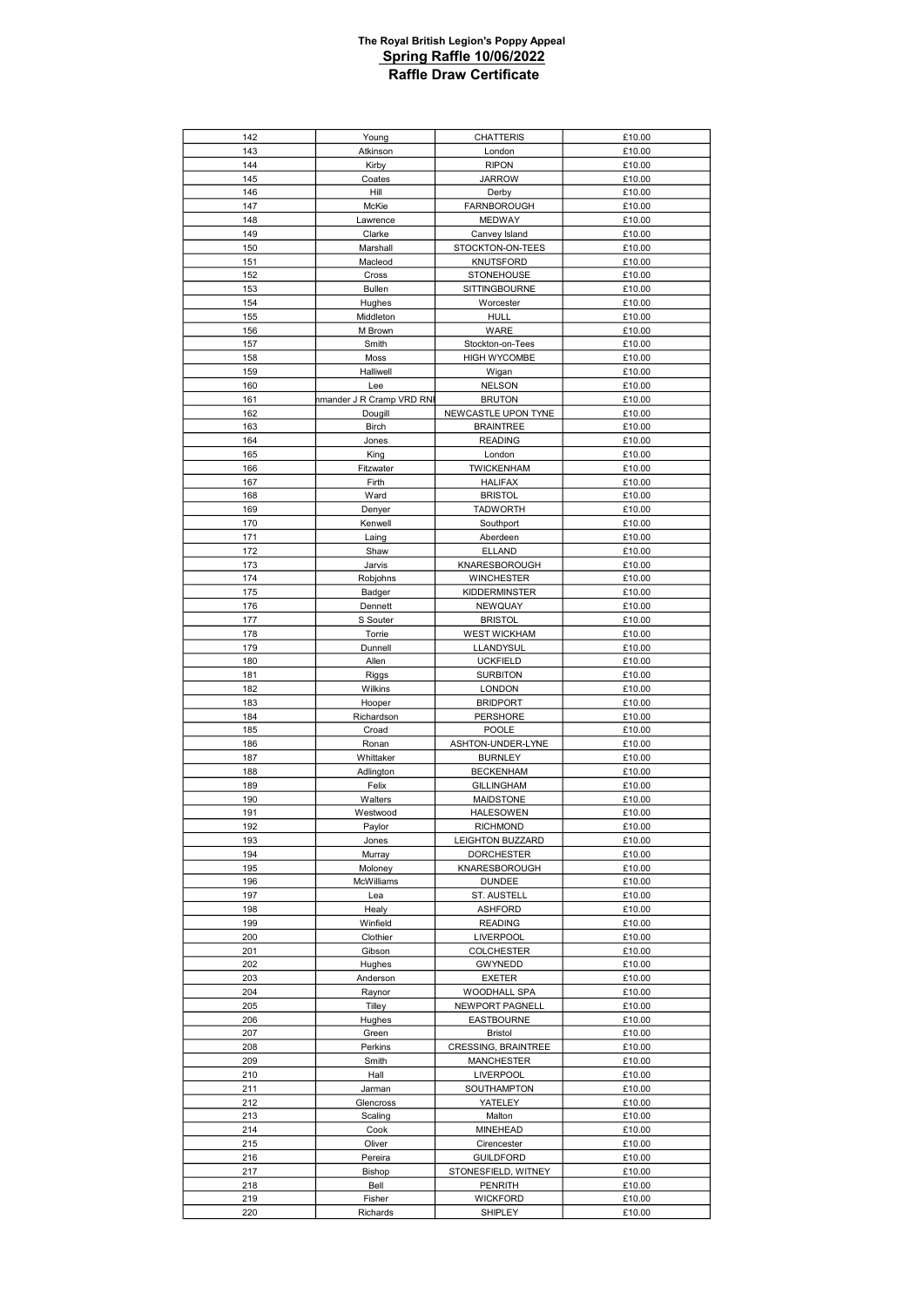| 221        | Guy                | <b>KEIGHLEY</b>                  | £10.00         |
|------------|--------------------|----------------------------------|----------------|
| 222        | Aspinall           | LEEDS                            | £10.00         |
| 223        | Radley             | <b>WIRRAL</b>                    | £10.00         |
| 224        | Martin             | <b>GRIMSBY</b>                   | £10.00         |
| 225        | Hartley            | WEYMOUTH                         | £10.00         |
| 226        | Foster             | <b>DERBY</b>                     | £10.00         |
| 227        | Smith              | <b>COLCHESTER</b>                | £10.00         |
| 228        | Gall               | <b>RUGBY</b>                     | £10.00         |
|            |                    |                                  |                |
| 229        | Moncrieff          | LEATHERHEAD                      | £10.00         |
| 230        | Haskell            | Arlesey                          | £10.00         |
| 231        | Saxton             | <b>BURNTISLAND</b>               | £10.00         |
| 232        | Caldecourt         | <b>SLOUGH</b>                    | £10.00         |
| 233        | Scarfield          | <b>BRIGHTON</b>                  | £10.00         |
| 234        | Williams           | <b>LONDON</b>                    | £10.00         |
| 235        | Homan              | <b>GODALMING</b>                 | £10.00         |
| 236        | Elt                | Worcester                        | £10.00         |
| 237        | Borgonha           | SOUTH CROYDON                    | £10.00         |
| 238        | Lundie             | SWANSEA                          | £10.00         |
| 239        | McMurray           | SWANSEA                          | £10.00         |
| 240        | Faucheux           | <b>MANNINGTREE</b>               | £10.00         |
| 241        | <b>Britton</b>     | BARROW-IN-FURNESS                | £10.00         |
| 242        | Wakinshaw          | <b>MINEHEAD</b>                  | £10.00         |
|            |                    |                                  |                |
| 243        | Whitelegg          | <b>EXETER</b>                    | £10.00         |
| 244        | Barry              | Plymouth                         | £10.00         |
| 245        | Watermeyer         | <b>CARDIFF</b>                   | £10.00         |
| 246        | Evans              | CHELMSFORD                       | £10.00         |
| 247        | Channon            | <b>CHESTER</b>                   | £10.00         |
| 248        | Flack              | POTTERS BAR                      | £10.00         |
| 249        | Faulkner           | <b>FARNHAM</b>                   | £10.00         |
| 250        | Hudson             | <b>LONDON</b>                    | £10.00         |
| 251        | Parkinson          | <b>BARNSLEY</b>                  | £10.00         |
| 252        | Mushrow            | <b>LEIGH</b>                     | £10.00         |
| 253        | Horley             | HOVE                             | £10.00         |
| 254        | Brakspear          | <b>LONDON</b>                    | £10.00         |
| 255        | Adams              | <b>HOCKLEY</b>                   | £10.00         |
|            |                    |                                  |                |
| 256        | Malcolm            | <b>STRABANE</b>                  | £10.00         |
| 257        | Brown              | <b>NORWICH</b>                   | £5.00          |
| 258        | Ashworth           | MIDDLESBROUGH                    | £5.00          |
| 259        | Harris             | LITTLEHAMPTON                    | £5.00          |
| 260        | Smith              | hull                             | £5.00          |
| 261        | Champion           | <b>ASHFORD</b>                   | £5.00          |
| 262        | Sharp              | <b>COLNE</b>                     | £5.00          |
| 263        | Parkinson          | <b>NOTTINGHAM</b>                | £5.00          |
| 264        | Arnold             | SOUTHEND-ON-SEA                  | £5.00          |
| 265        | Cockings           | <b>BRISTOL</b>                   | £5.00          |
| 266        | Edwards            | Canvey Island                    | £5.00          |
| 267        | Neesam             | <b>BARNSLEY</b>                  | £5.00          |
| 268        | Saunderson         | <b>TAVISTOCK</b>                 | £5.00          |
|            |                    |                                  |                |
| 269        | Frankham           | <b>EXETER</b>                    | £5.00          |
| 270        | Pearce             | <b>VIRGINIA WATER</b>            | £5.00          |
| 271        | Bishop             | <b>LEDBURY</b>                   | £5.00          |
| 272        | Weatherall         | <b>CRANBROOK</b>                 | £5.00          |
| 273        | Remsbery           | southampton                      | £5.00          |
| 274        | De Vos             | <b>LONDON</b>                    | £5.00          |
| 275        |                    |                                  |                |
|            | Jennings           | Peterborough                     | £5.00          |
| 276        | Fox                | NR ARUNDEL                       | £5.00          |
| 277        | Taylor             | <b>COVENTRY</b>                  | £5.00          |
| 278        | Bowen              | MARKET HARBOROUGH                | £5.00          |
|            |                    |                                  |                |
| 279        | Duffy              | Mitcham                          | £5.00          |
| 280        | Fowler             | <b>HEREFORD</b>                  | £5.00          |
| 281        | Bloomfield         | <b>IPSWICH</b>                   | £5.00          |
| 282        | Mark               | <b>BALLYMENA</b>                 | £5.00          |
| 283        | Reid               | PETERBOROUGH                     | £5.00          |
| 284        | Everett            | <b>WORCESTER</b>                 | £5.00          |
| 285        | Hegarty            | Newton-le-Willows                | £5.00          |
| 286        | Watson             | <b>READING</b>                   | £5.00          |
| 287        | Armstrong          | <b>NORWICH</b>                   | £5.00          |
| 288        | Smith              | Birmingham                       | £5.00          |
| 289        | Hewitt             | SPALDING                         | £5.00          |
| 290        | Turner             | Frinton-on-Sea                   | £5.00          |
| 291        | Owen               | Holyhead                         | £5.00          |
| 292        | Stanistreet        | <b>WIRRAL</b>                    | £5.00          |
|            |                    |                                  |                |
| 293        | Francis            | WEYBRIDGE                        | £5.00          |
| 294        | Verner-Jeffreys    | OKEHAMPTON                       | £5.00          |
| 295        | Bumford            | <b>NEWTOWN</b>                   | £5.00          |
| 296        | Maskery            | NEWPORT                          | £5.00          |
| 297        | Hyman              | London                           | £5.00          |
| 298<br>299 | Crichton<br>Porter | <b>LIVERPOOL</b><br>HUDDERSFIELD | £5.00<br>£5.00 |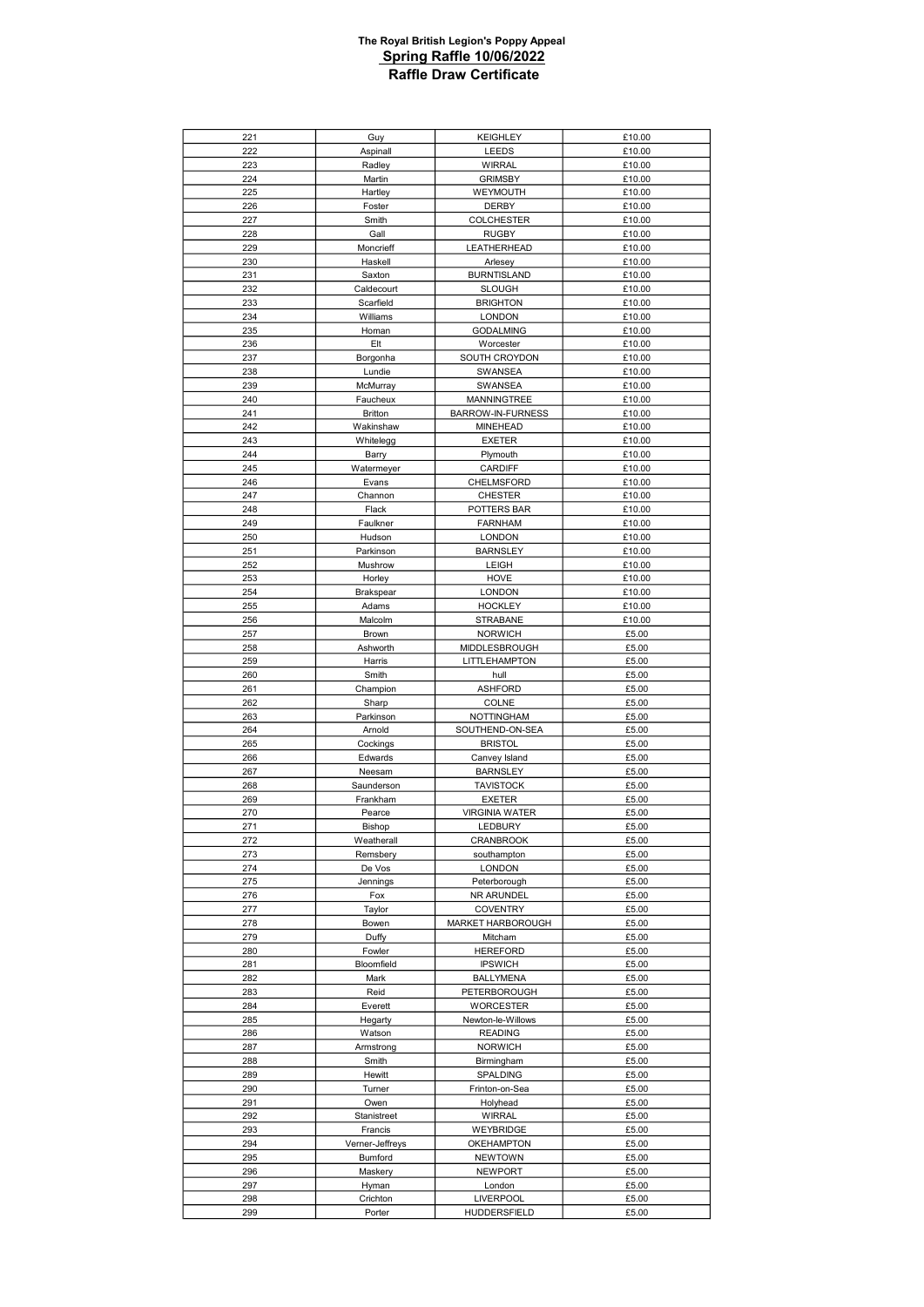| 300        | Simons               | Penarth                           | £5.00          |
|------------|----------------------|-----------------------------------|----------------|
| 301        | Heath                | <b>BATH</b>                       | £5.00          |
| 302        | Allinson             | <b>KEIGHLEY</b>                   | £5.00          |
| 303        | Laing                | Houghton Le Spring                | £5.00          |
| 304        | King                 | Birkenhead                        | £5.00          |
| 305        | Day                  | <b>EASTBOURNE</b>                 | £5.00          |
| 306        | Moohan               | <b>ENNISKILLEN</b>                | £5.00          |
| 307        | Whyatt               | <b>BRISOL</b>                     | £5.00          |
| 308        | <b>Britt</b>         | LARNE                             | £5.00          |
| 309        | Coe                  | <b>NOTTINGHAM</b>                 | £5.00          |
| 310        | Barnett              | <b>ESHER</b>                      | £5.00          |
| 311        | Tull                 | <b>FAREHAM</b>                    | £5.00          |
| 312        | Ballantyne           | LEYLAND                           | £5.00          |
| 313        | Jones                | London                            | £5.00          |
| 314        | Durward              | <b>GLASGOW</b>                    | £5.00          |
| 315        | Tate                 | <b>BIRMINGHAM</b>                 | £5.00          |
| 316        | Strong               | CAMBERLEY                         | £5.00          |
| 317        | Busby                | <b>LEICESTER</b>                  | £5.00          |
| 318        | Rowland              | DERBY                             | £5.00          |
| 319        | Tudge                | <b>WORCESTER</b>                  | £5.00          |
| 320        | Plews                | Rossendale                        | £5.00          |
| 321        | Turley               | Lichfield                         | £5.00          |
| 322        | Jewell-Young         | <b>DUNMOW</b>                     | £5.00          |
| 323        | McClafferty          | PLYMOUTH                          | £5.00          |
| 324        | Luxton               | <b>TAVISTOCK</b>                  | £5.00          |
| 325        | Van Weber            | <b>STOCKPORT</b>                  | £5.00          |
| 326        | James                | TYNE AND WEAR                     | £5.00          |
| 327        | Green                | <b>COLCHESTER</b>                 | £5.00          |
| 328        | Mrs C Head           | WIMBORNE                          | £5.00          |
| 329        | Mrs C Bowden         | <b>GALMPTON</b>                   | £5.00          |
| 330        | Miss N Bradley       | SOUTHPORT                         | £5.00          |
| 331        | Freeman              | <b>RUNCORN</b>                    | £5.00          |
| 332        | Walsh                | Garstang                          | £5.00          |
| 333        | Fawcett              | <b>HORSHAM</b>                    | £5.00          |
| 334        | Pearson              | <b>Boness</b>                     | £5.00          |
| 335        | Weeks                | <b>EASTLEIGH</b>                  | £5.00          |
| 336        | Turner               | <b>STAFFORD</b>                   | £5.00          |
| 337        | Curry                | <b>REDHILL</b>                    | £5.00          |
| 338        | Ball                 | <b>CLEVEDON</b>                   | £5.00          |
| 339        | Lightfoot            | MAIDENHEAD                        | £5.00          |
| 340        | Collins              | <b>WORTHING</b>                   | £5.00          |
| 341<br>342 | Goulding<br>Crapnell | <b>GOSPORT</b><br><b>BRIGHTON</b> | £5.00<br>£5.00 |
| 343        | Norton               | PLYMOUTH                          | £5.00          |
| 344        | Snowdon              | <b>Bury St Edmunds</b>            | £5.00          |
| 345        | Ball                 | <b>BOURNEMOUTH</b>                | £5.00          |
| 346        | <b>Bryant</b>        | Ramsgate                          | £5.00          |
| 347        | Moss                 | <b>IPSWICH</b>                    | £5.00          |
| 348        | Heeney               | Shrewsbury                        | £5.00          |
| 349        | Moore                | <b>TAUNTON</b>                    | £5.00          |
| 350        | Shephard             | <b>SOUTHAMPTON</b>                | £5.00          |
| 351        | Nelson               | <b>GREENHITHE</b>                 | £5.00          |
| 352        | Sullivan             | <b>BOURNEMOUTH</b>                | £5.00          |
| 353        | Hailey               | WISHAW                            | £5.00          |
| 354        | Osborne              | PETERBOROUGH                      | £5.00          |
| 355        | Evans                | Dursley                           | £5.00          |
| 356        | Longden              | Iron Acton                        | £5.00          |
| 357        | Warwick              | Westgate On Sea                   | £5.00          |
| 358        | Sausmarez            | <b>LONDON</b>                     | £5.00          |
| 359        | Clark                | MIDDLESBROUGH                     | £5.00          |
| 360        | Basterfield          | <b>HEMEL HEMPSTEAD</b>            | £5.00          |
| 361        | Marshall             | MALMESBURY                        | £5.00          |
| 362        | Phillips             | POOLE                             | £5.00          |
| 363        | Parton               | LOUGHBOROUGH                      | £5.00          |
| 364        |                      |                                   |                |
| 365        | Jackson              | <b>WORKINGTON</b>                 | £5.00          |
|            | Clark                | SOUTHAMPTON                       | £5.00          |
| 366        | Quinn                | FAREHAM                           | £5.00          |
| 367        | Wiggins              | NEWCASTLE                         | £5.00          |
| 368        | Simpson              | ALDERSHOT                         | £5.00          |
| 369        | Lewis-Jones          | <b>ALCESTER</b>                   | £5.00          |
| 370        | Brandon              | <b>HULL</b>                       | £5.00          |
| 371        | Farr-Smith           | <b>Sutton Coldfield</b>           | £5.00          |
| 372        | Skeldon              | Oldbury                           | £5.00          |
| 373        | Smith                | SEDBERGH                          | £5.00          |
| 374        | Barnes               | <b>RIPON</b>                      | £5.00          |
| 375<br>376 | Maher<br>Cole        | <b>MONMOUTH</b><br>ELY            | £5.00<br>£5.00 |
| 377        | Attwood              | Maidstone                         | £5.00          |